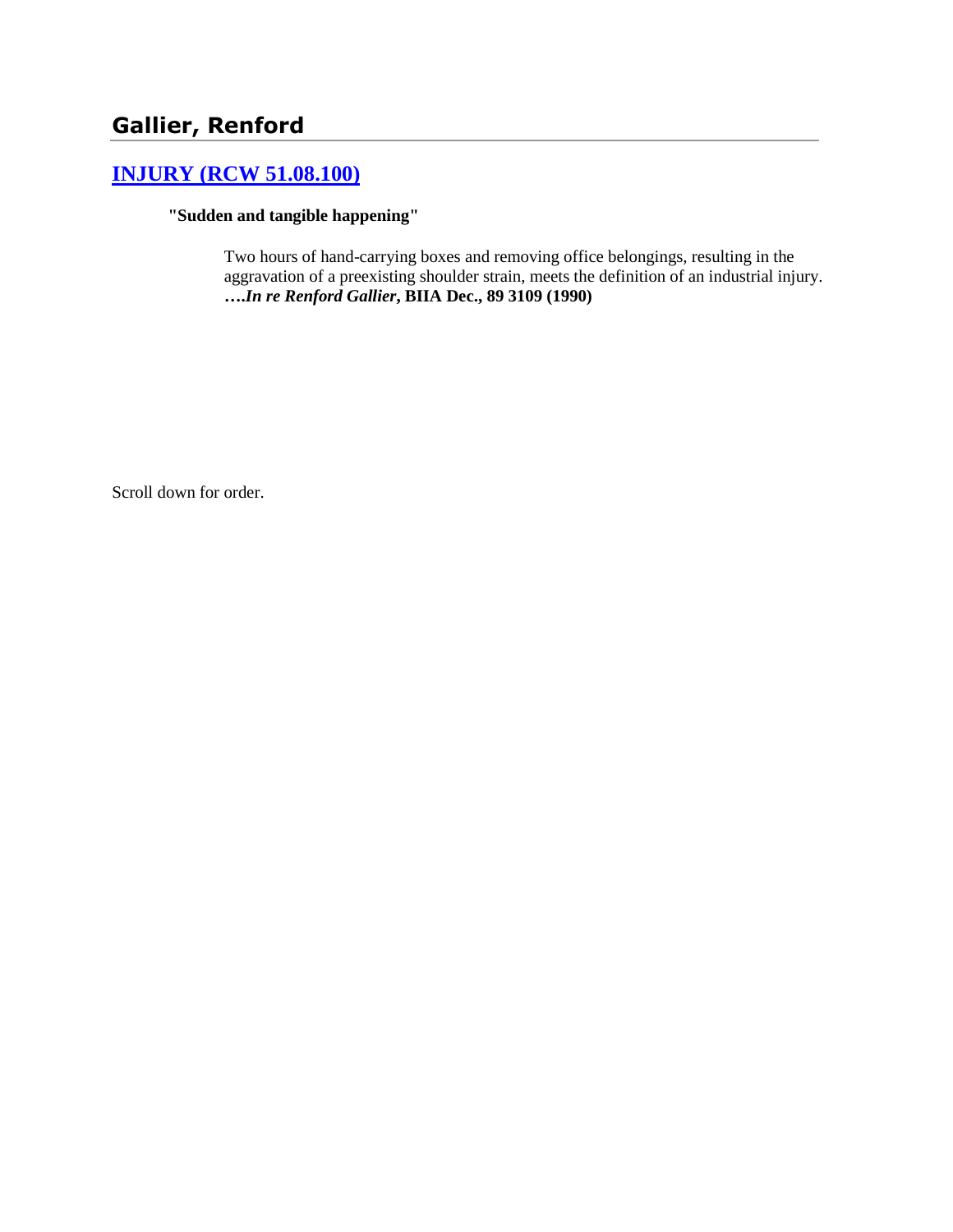### **BEFORE THE BOARD OF INDUSTRIAL INSURANCE APPEALS STATE OF WASHINGTON**

**)**

**IN RE: RENFORD GALLIER ) DOCKET NO. 89 3109**

**CLAIM NO. K-747995 ) DECISION AND ORDER**

APPEARANCES:

Claimant, Renford Gallier, by Hermann & Associates, per William R. Hebeler

Employer, Washington State Gambling Commission, by None

Department of Labor and Industries, by The Office of the Attorney General, per Charles M. McCullough, Assistant, and Antonia Klein, Paralegal

This is an appeal filed by the claimant, Renford Gallier, on August 17, 1989 from an order of the Department of Labor and Industries dated July 21, 1989 which corrected and superseded an order and notice dated June 7, 1989, and rejected the claim for the reasons that there was no proof of a specific injury at a definite time and place in the course of employment; that the claimant's condition was not the result of the injury alleged; and, the claimant's condition preexisted the alleged injury, and was not related thereto. The order further stated that provisional time loss compensation had been paid for the period May 27, 1989 through June 4, 1989 in the amount of \$469.94. Formal demand was made for repayment of the provisional time loss compensation. **REVERSED AND REMANDED**.

## **DECISION**

Pursuant to RCW 51.52.104 and RCW 51.52.106, this matter is before the Board for review and decision on a timely Petition for Review filed by the claimant to a Proposed Decision and Order issued on May 24, 1990 in which the order of the Department dated July 21, 1989 was affirmed.

The Board has reviewed the evidentiary rulings in the record of proceedings and finds that no prejudicial error was committed and said rulings are hereby affirmed.

The issue presented by this appeal is whether Mr. Gallier sustained an industrial injury while in the course of his employment with the Washington State Gambling Commission on May 22, 1989. In the Proposed Decision and Order, our Industrial Appeals Judge found that repetitive lifting over a two hour period does not meet the definition of an industrial injury as set forth in RCW 51.08.100. We disagree. Before outlining our decision, a brief summary of the facts is necessary.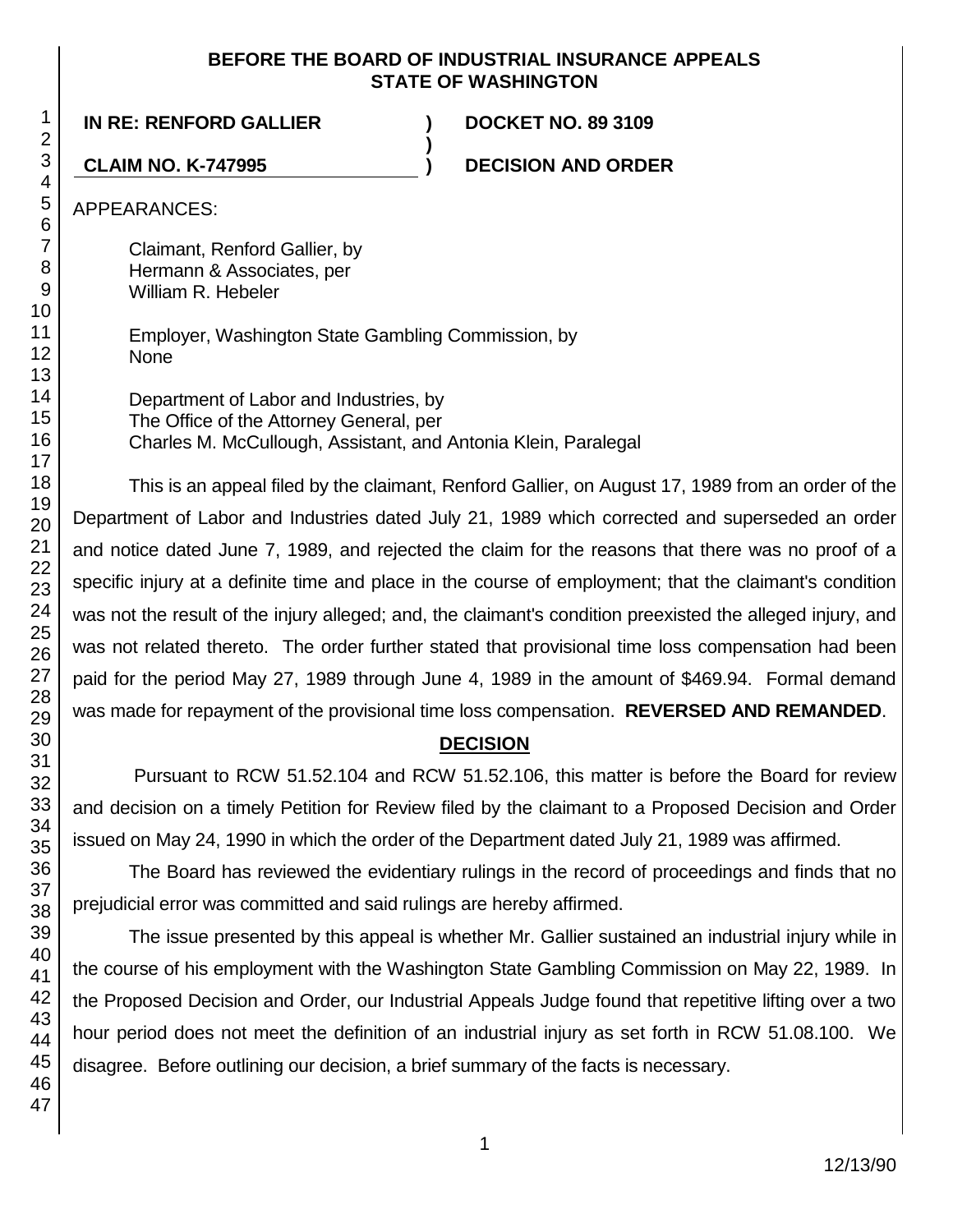On May 21, 1989 Mr. Gallier was involved in a car accident in which he sustained a minor injury to his left shoulder. This was a non- industrial accident. Mr. Gallier describes his only symptom following the car accident as soreness in his left shoulder. He scheduled an appointment to see his family doctor for evaluation of his shoulder on May 22, 1989. Also on May 22, 1989 Mr. Gallier was to move his office belongings from the State Gambling Commission offices in Tacoma to be taken to his new office in Seattle. He began moving his belongings at approximately 1:30 in the afternoon, using a hand truck. After approximately a half hour, he stopped to attend his doctor's appointment.

Dr. Alexander Mihali has been Mr. Gallier's family physician since 1978. At the examination on May 22, 1989 Dr. Mihali noted Mr. Gallier's complaints of tenderness in the trapezius muscle, but otherwise found the examination to be fairly unremarkable. The doctor diagnosed a mild strain of the left trapezius muscle as a minor consequence resulting from the previous day's automobile accident. The doctor estimated recovery time at approximately one to two weeks.

Following his medical appointment, Mr. Gallier returned to work to continue moving his office belongings at about 3:00 P.M. Mr. Gallier stated that a hand truck was not then available and he had to hand-carry all of the boxes downstairs from his second story office to his car in the parking lot. He finished moving in approximately two hours. After moving, he noticed swelling in his neck and numbness in his left arm. When Mr. Gallier drove to work the next day he noticed increased pain and stiffness in his left shoulder area. Mr. Gallier stated he had difficulty driving. He scheduled an appointment to see Dr. Mihali again that day, May 23, 1989.

On examination, Dr. Mihali noted a marked degree of tenderness and increased tone in the trapezius area. These findings were not what Dr. Mihali anticipated from the automobile accident and his examination of the previous day. The doctor was of the opinion that Mr. Gallier's activities at work involving approximately two hours of moving boxes and other belongings aggravated and worsened Mr. Gallier's mild shoulder strain which had resulted from the automobile accident.

The Department of Labor and Industries called no medical witnesses. Three lay witnesses testified that Mr. Gallier did not complain of any pain or discuss any specific injury occurring during the moving of the boxes from the Gambling Commission offices.

RCW 51.08.100 defines an industrial injury as a:

Sudden and tangible happening, of a traumatic nature, producing an immediate or prompt result, and occurring from without, and such physical conditions as result therefrom.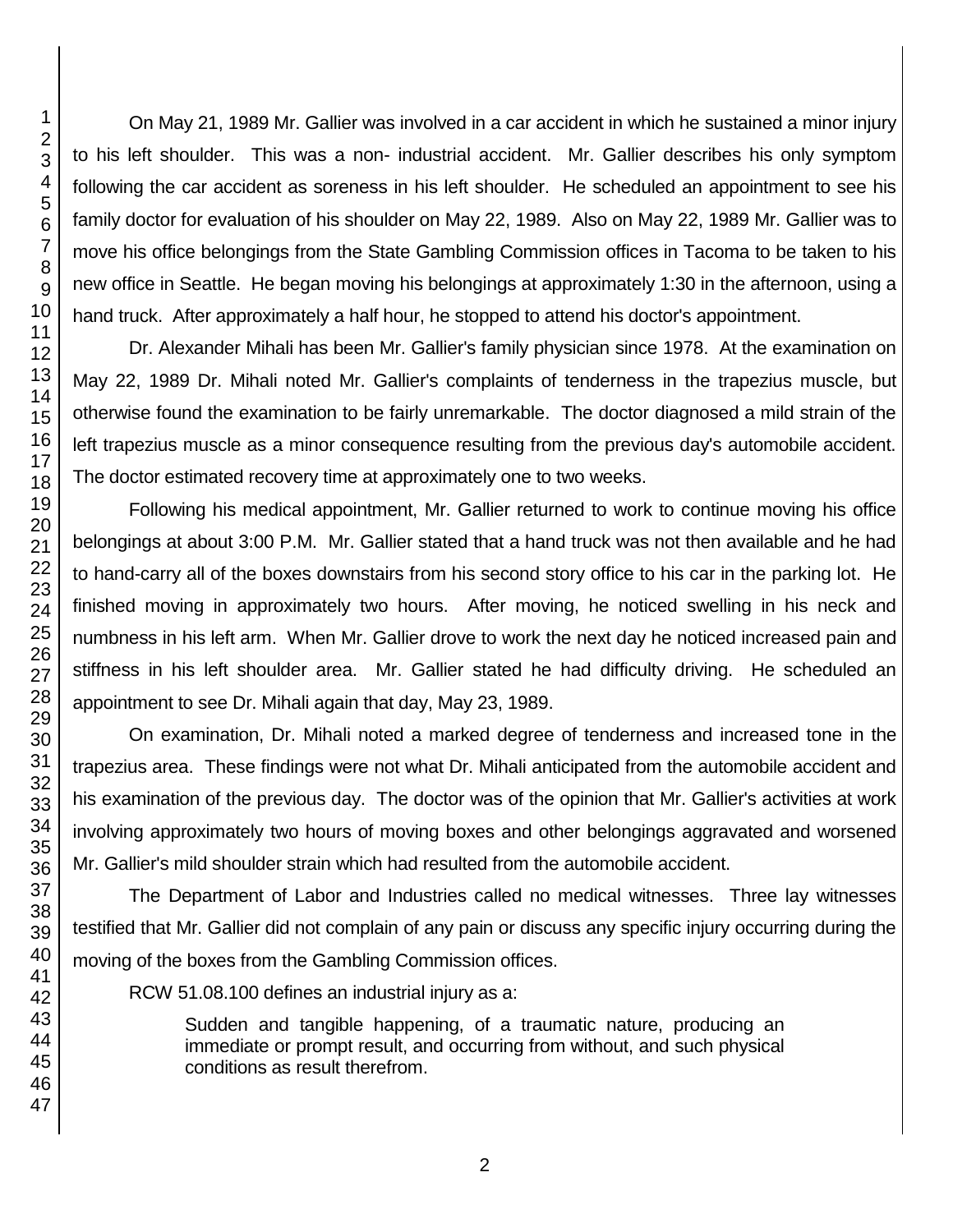The issue in this case concerns what constitutes a "sudden and tangible happening". This Board looked at this requirement in its decision in In re James D. Jacobs, BIIA Dec. 48,634 (1977). In that decision we noted that the "injury" statute had been interpreted by our courts on numerous occasions. The judicial holdings require that there be some identifiable happening, event, or occurrence capable of being fixed in time and place in the employment and susceptible of investigation. In Jacobs, we found that there was a sufficiently sudden and tangible happening of a traumatic nature consisting of Mr. Jacobs hiking almost a mile into a surveying area over rough terrain with a heavy pack on his back, from which he shortly thereafter suffered a hyperventilation syndrome. We stated that there was no legal requirement that the tangible happening or traumatic event be instantaneous or confined to a period measured by a certain number of seconds or even minutes.

Contrary to the assertion of the Department, Garrett Freightlines v. Dep't of Labor & Indus., 45 Wn.App. 335, 725 P.2d 463 (1986) supports this view. In that decision, the Court of Appeals stated that "Washington law does not clearly mandate a certain temporal duration to establish 'a sudden and tangible happening,' as required by RCW 51.08.100." Garrett Freightlines, at 342. In Garrett Freightlines, the worker's repetitive trauma was experienced over a period of years, loading and unloading trucks. The court stated that repetitive trauma over several years did not constitute an industrial injury. At the same time, the court noted that "The key is not in the establishment of a duration or time frame, as L & I suggests, but in the establishment of causation, the connection between the physical condition and employment." Garrett Freightlines, at 342. Here, unlike Garrett Freightlines, the medical testimony clearly establishes a tangible happening in the workplace which caused a worsening of Mr. Gallier's mild shoulder strain. The trauma Mr. Gallier experienced in the two hours of hand-carrying boxes and removing office belongings on the afternoon of May 22, 1989 is comparable to the event described in Jacobs and meets the definition of industrial injury under the Act.

After consideration of the Proposed Decision and Order and the Petition for Review filed thereto, the Department's Response to the Petition for Review, and a careful review of the entire record before us, we are persuaded that the Proposed Decision and Order is incorrect. We enter the following as the final findings, conclusions and order of this Board:

# **FINDINGS OF FACT**

1. On May 31, 1989 the Department of Labor and Industries received an accident report from the claimant, Renford Gallier, alleging an industrial injury occurred on May 22, 1989 during the course of his employment with Washington State Gambling Commission. On June 7, 1989 the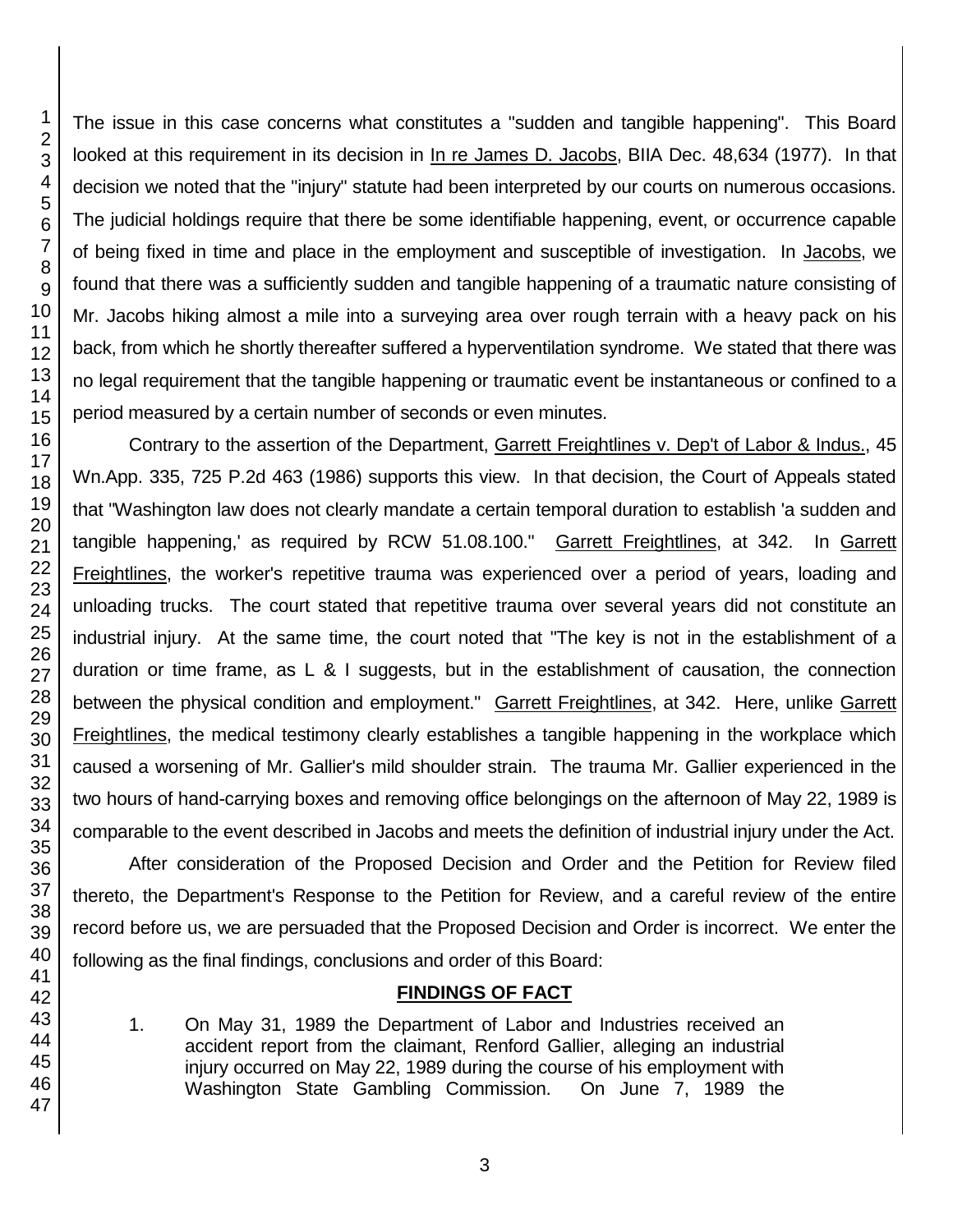Department issued an order paying provisional time loss compensation from May 27, 1989 through June 4, 1989.

On July 21, 1989 the Department issued an order rejecting the claim on the basis that there was no proof of a specific injury at a definite time and place; the condition was not the result of the injury alleged; the condition preexisted the alleged injury, and was not related thereto. On July 21, 1989 the Department issued another order correcting and superseding the order of June 7, 1989 and rejected the claim on the basis that there was no proof of a specific injury of a definite time and place; the condition was not the result of the injury alleged; the condition preexisted the alleged injury and was not related thereto; and, the provisional time loss compensation paid for the period May 27, 1989 through June 4, 1989 in the amount of \$469.94 was ordered to be repaid to the Department.

On August 17, 1989 Mr. Gallier filed a notice of appeal with the Board of Industrial Insurance Appeals from the Department order of July 21, 1989. On September 8, 1989 the Board issued an order granting the appeal, assigned it Docket No. 89 3109, and directed that further proceedings be held on the issues raised in the appeal.

- 2. On May 21, 1989 Mr. Gallier was involved in a non-industrial automobile accident for which he saw his family physician on May 22, 1989 and was diagnosed as having a mild strain of his left trapezius muscle which was expected to resolve in one to two weeks.
- 3. On the afternoon of May 22, 1989, after his doctor's appointment, Mr. Gallier was required to move and hand-carry boxes and office belongings from his office in his employer's Tacoma location over approximately a two-hour period from 3:00 to 5:00 P.M. As a result of this moving and carrying activity Mr. Gallier noticed swelling in his neck and numbness in his left arm and shoulder areas.
- 4. On May 23, 1989 Mr. Gallier again saw his family physician who noted increased symptoms and findings in the left trapezius area which were greater than the findings the doctor had noted on his examination on the previous day following the automobile accident.
- 5. The activity of Mr. Gallier in moving and carrying boxes and belongings out of his office in Tacoma, as described in Finding No. 3, was a required work activity of Mr. Gallier as an employee of the Washington State Gambling Commission.
- 6. As a result of this work activity from 3:00 to 5:00 P.M. on May 22, 1989, Mr. Gallier suffered an aggravation of the mild strain of his left trapezius muscle which had resulted from the May 21, 1989 automobile accident, and this aggravated and worsened condition required medical treatment.

## **CONCLUSIONS OF LAW**

1. The Board of Industrial Insurance Appeals has jurisdiction over the parties and the subject matter to this appeal.